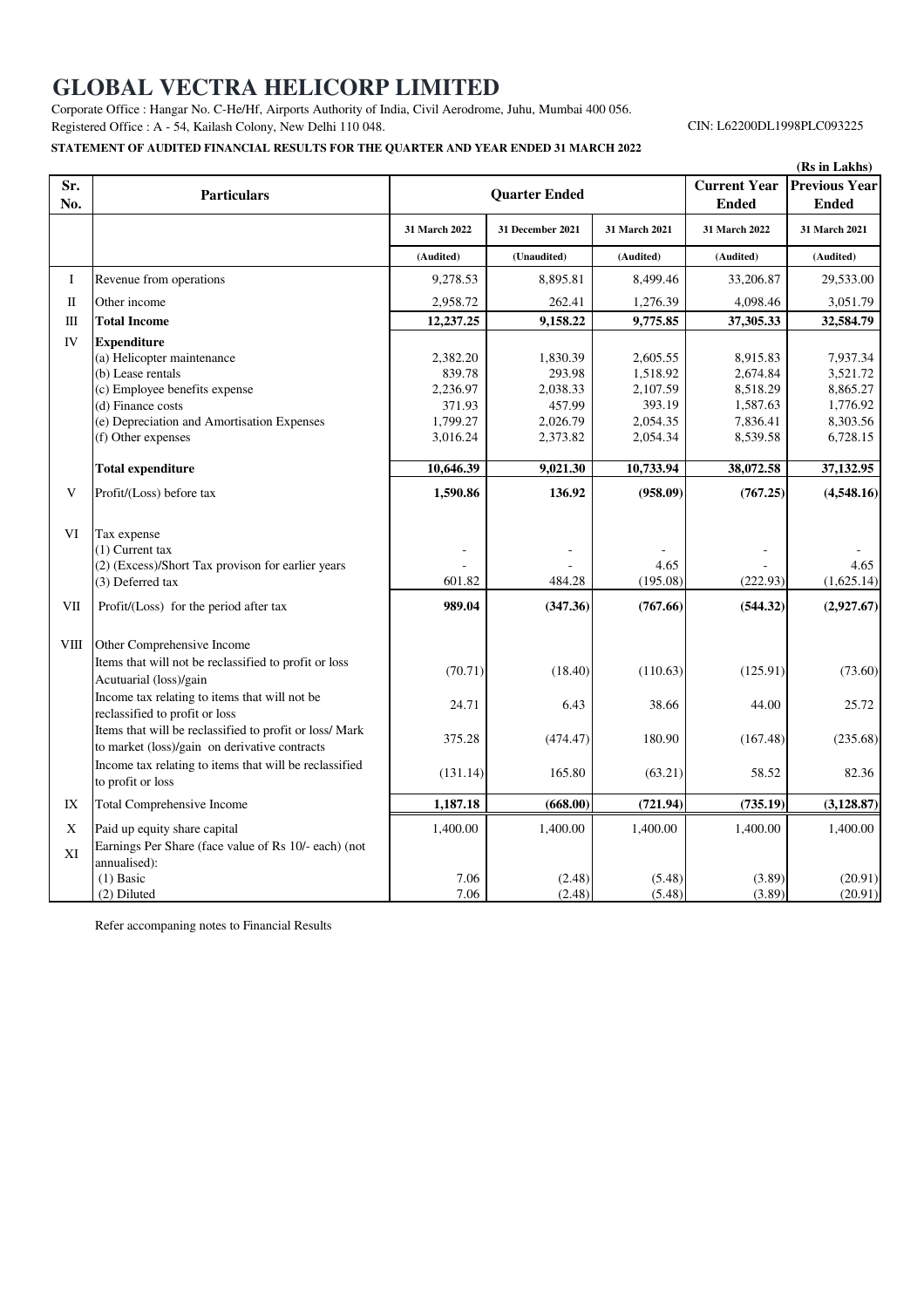## **Global Vectra Helicorp Ltd**

**Statement of Assets and Liabilities as at 31st March 2022**

*(All amounts are in lakhs, except share data and as stated)*

|                |                    | <b>PARTICULARS</b>                                                         | As at<br>31 March 2022 | As at<br>31 March 2021 |
|----------------|--------------------|----------------------------------------------------------------------------|------------------------|------------------------|
| 1              | <b>ASSETS</b>      |                                                                            |                        |                        |
| 1              |                    | <b>Non current Assets</b>                                                  |                        |                        |
|                | (a)                | Property, plant and equipment                                              | 17,087.14              | 19,684.68              |
|                | (b)                | Right of Use Asset                                                         | 18,362.13              | 24,321.99              |
|                | (c)                | Intangible assets                                                          | 1.20                   | 1.64                   |
|                | (d)                | Financial assets                                                           |                        |                        |
|                |                    | i. Derivatives                                                             | 111.98                 | 5,224.68               |
|                |                    | ii. Lease receivables<br>iii. Other financial assets                       | 9,243.68<br>893.54     | 926.58                 |
|                | (e)                | Income tax asset                                                           | 1,763.18               | 2,086.38               |
|                | (f)                | Other non current assets                                                   | 640.97                 | 721.20                 |
|                |                    | <b>Total non current assets</b>                                            | 48,103.82              | 52,967.17              |
|                |                    |                                                                            |                        |                        |
| $\mathbf{2}$   |                    | <b>Current Assets</b>                                                      |                        |                        |
|                | (a)                | Inventories                                                                | 2,409.90               | 2,352.25               |
|                | (b)                | <b>Financial Assets</b>                                                    |                        |                        |
|                |                    | i. Trade Receivables                                                       | 3,382.97               | 5,140.51               |
|                |                    | ii. Lease receivables                                                      | 4,221.57               | 4.116.05               |
|                |                    | iii. Cash and cash equivalents                                             | 2,017.42               | 75.64                  |
|                |                    | iv. Bank Balances other than (iii) above                                   | 1,189.39               | 984.88                 |
|                |                    | v. Derivatives                                                             | 24.38                  |                        |
|                |                    | vi. Other financial assets<br>Other current assets                         | 3,726.98<br>1,852.99   | 3,512.88               |
|                | (c)                | <b>Total current assets</b>                                                | 18,825.60              | 1,310.73               |
|                |                    | <b>TOTAL ASSETS</b>                                                        | 66,929.42              | 17,492.96<br>70,460.13 |
|                |                    |                                                                            |                        |                        |
| П              |                    | <b>EQUITY AND LIABILITIES</b>                                              |                        |                        |
| 1              | <b>Equity</b>      |                                                                            |                        |                        |
|                | (a)                | Equity share capital                                                       | 1,400.00               | 1,400.00               |
|                | (b)                | Other equity                                                               | 2,642.68               | 3,389.50               |
|                |                    | <b>Total Equity</b>                                                        | 4,042.68               | 4,789.50               |
|                |                    |                                                                            |                        |                        |
| $\overline{2}$ | <b>Liabilities</b> |                                                                            |                        |                        |
|                |                    | <b>Non-Current Liabilities</b>                                             |                        |                        |
|                | (a)                | <b>Financial liabilities</b>                                               |                        |                        |
|                |                    | i. Borrowings                                                              | 3,719.12               | 4,183.41               |
|                |                    | ii. Lease Liabilities                                                      | 14,713.82              | 16,788.01              |
|                |                    | iii. Derivatives<br>Provisions                                             | 621.97<br>979.11       | 287.82<br>897.53       |
|                | (b)                | Deferred tax liabilities (net)                                             | 3,604.26               | 3,929.71               |
|                | (c)                | <b>Total non current liabilities</b>                                       | 23,638.28              | 26,086.48              |
|                |                    |                                                                            |                        |                        |
|                |                    | <b>Current liabilities</b>                                                 |                        |                        |
|                | (a)                | <b>Financial liabilities</b>                                               |                        |                        |
|                |                    | <i>i</i> . Borrowings                                                      | 1,820.98               | 1,775.73               |
|                |                    | ii. Lease Liabilities                                                      | 11,704.74              | 11,422.89              |
|                |                    | iii. Trade Payables                                                        |                        |                        |
|                |                    | Total outstanding dues of Micro and Small Enterprises                      |                        | $\sim$                 |
|                |                    | Total outstanding dues of Creditors other than Micro and Small Enterprises | 13,445.73              | 14,017.15              |
|                |                    | iv. Derivatives                                                            | 262.77                 | 401.42                 |
|                |                    | v. Other financial liabilities                                             | 9,021.14               | 9,415.13               |
|                | (b)                | Other current liabilities                                                  | 2,633.10               | 2,232.93               |
|                | (c)                | Provisions                                                                 | 360.00                 | 318.91                 |
|                |                    | <b>Total current liabilities</b>                                           | 39,248.46              | 39,584.16              |
|                |                    | <b>Total Liabilities</b>                                                   | 62,886.74              | 65,670.64              |
|                |                    | TOTAL EQUITY & LIABILITIES                                                 | 66,929.42              | 70,460.13              |
|                |                    |                                                                            |                        |                        |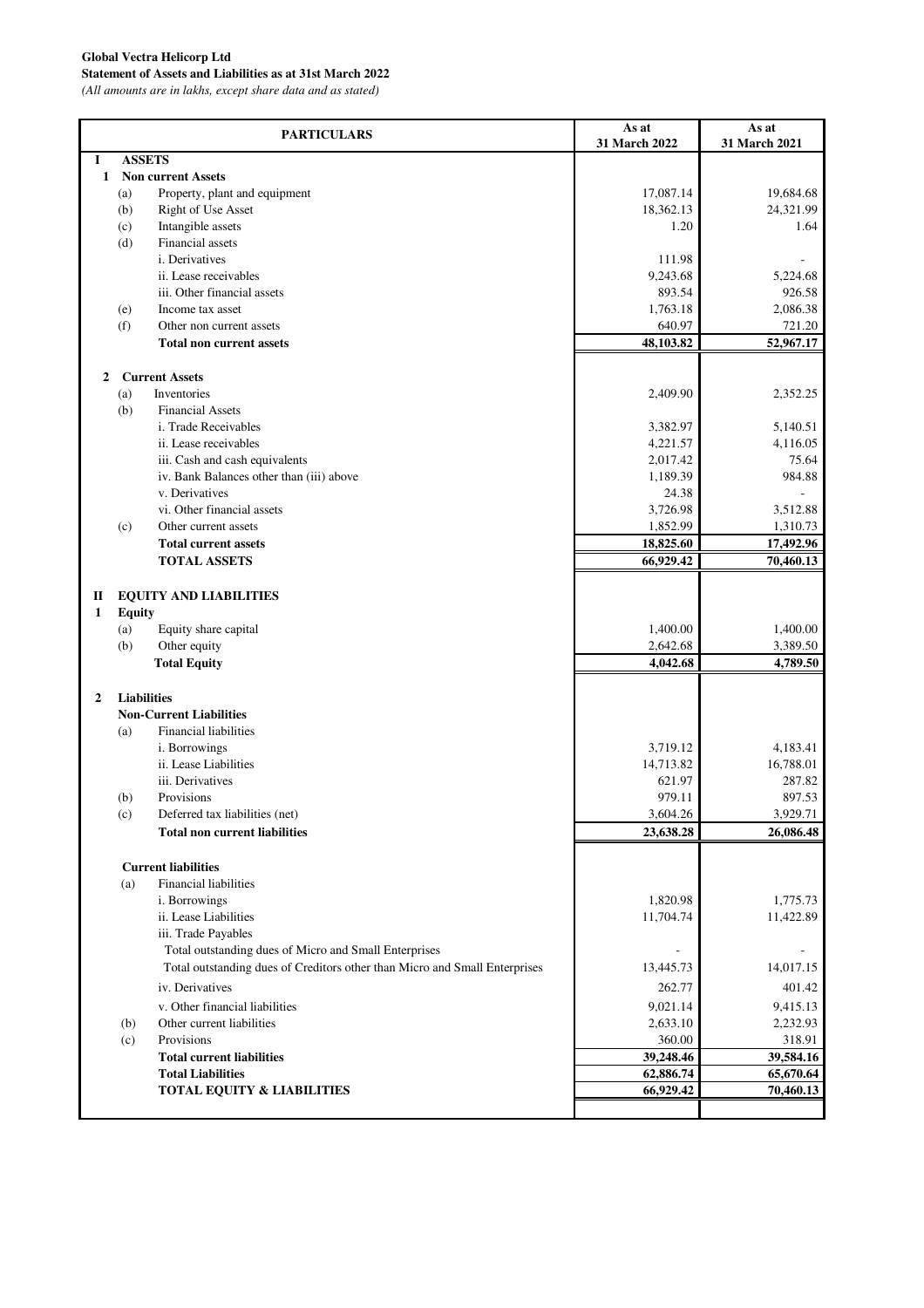#### **STATEMENT OF AUDITED FINANCIAL RESULTS FOR THE QUARTER AND YEAR ENDED 31 MARCH 2022**

|                | Notes:                                                                                                                                                                                                                                                                                                                                                                                                                                                                                                                                                                                                                                                                                                                                                                                                                                                                                                                                                                                                                                                                                                                                                                                                                                                                                                               |  |  |  |  |  |
|----------------|----------------------------------------------------------------------------------------------------------------------------------------------------------------------------------------------------------------------------------------------------------------------------------------------------------------------------------------------------------------------------------------------------------------------------------------------------------------------------------------------------------------------------------------------------------------------------------------------------------------------------------------------------------------------------------------------------------------------------------------------------------------------------------------------------------------------------------------------------------------------------------------------------------------------------------------------------------------------------------------------------------------------------------------------------------------------------------------------------------------------------------------------------------------------------------------------------------------------------------------------------------------------------------------------------------------------|--|--|--|--|--|
|                | The above results which are prepared and published in accordance with Regulation 33 of the SEBI (Listing Obligations and Disclosure Requirements), 2015, have been reviewed<br>by the Audit Committee and approved by the Board of Directors at their respective meetings held on May 30, 2022. The financial results are prepared in accordance with the<br>Indian Accounting Standards (Ind AS) as prescribed under Section 133 of the Companies Act, 2013, read with the relevant rules thereunder and other accounting principles<br>generally accepted in India. The results for the quarter and year ended March 31, 2022, have been subjected to an Audit by the Statutory Auditors of the Company who have<br>expressed a modified opinion thereon.                                                                                                                                                                                                                                                                                                                                                                                                                                                                                                                                                          |  |  |  |  |  |
| 2              | A customer of the Company has been retaining amounts aggregating Rs.333.10 lakhs in respect of Service Tax / GST levied by the Company on reimbursement of expenses.<br>Subsequent to the year end, the Company has obtained an amendment to the contract whereby the customer has agreed to reimburse the GST on receipt of tax invoice with<br>applicable GST duly supported with original vouchers. The Company is currently in discussion with this customer for recovering the retained amounts and Management believes<br>that they have a strong case to collect the outstanding amounts and accordingly no provision has been made thereon. The audit report has been modified in this respect.                                                                                                                                                                                                                                                                                                                                                                                                                                                                                                                                                                                                              |  |  |  |  |  |
| 3              | During the year ended March 31, 2009, the Office of the Commissioner of Customs (Preventive) had seized three helicopters for alleged non-compliance of the duty waivers given<br>to non-scheduled operators (passenger). The Company had received a Show Cause Cum Demand Notice (SCN) citing an amount of Rs. 2,379.24 lakhs towards custom duty under<br>Section 28 of the Customs Act, 1962 and applicable interest and penalty thereon. Pursuant to the receipt of the said SCN, the Commissioner of Customs (Preventive) had<br>confirmed a demand of Rs. 2,621.95 lakhs towards differential duty of customs and penalty thereon for two helicopters. The Management believes that the Company is in<br>compliance with the relevant customs and other regulatory guidelines in this respect, based on a decision in a previous year from Custom Excise and Service Tax Appellate<br>Tribunal (CESTAT) West Zonal Bench, in favour of the Company on a similar matter and on an opinion from an external legal expert and that the demand being contested by the<br>Company will be set aside by the higher appellate tribunal. An amount aggregating Rs. 538.26 lakhs has been paid as duty under protest during the year ended March 31, 2010. An<br>emphasis of matter has been given in the audit report. |  |  |  |  |  |
| $\overline{4}$ | The Company is engaged in providing helicopter services in India, which is considered as one reportable segment. There are no separate reportable segments as per Ind AS 108<br><b>Operating Segments.</b>                                                                                                                                                                                                                                                                                                                                                                                                                                                                                                                                                                                                                                                                                                                                                                                                                                                                                                                                                                                                                                                                                                           |  |  |  |  |  |
| 5              | Due to the Covid 19 pandemic, the operations of the Company have been materially impacted during the quarters ended June 30, 2021 and September 30, 2021 despite the<br>services of the Company being provided to Oil & Gas sector and State Governments being classified under essential services.<br>The Company has enough working capital facilities and liquidity as of March 31, 2022, to meet all its regular expenses and other financial obligations.<br>Despite the unprecedented nature of the pandemic, the situation is improving gradually and Management is continuously assessing the situation to ascertain the impact on the<br>Company's operations.                                                                                                                                                                                                                                                                                                                                                                                                                                                                                                                                                                                                                                              |  |  |  |  |  |
| 6              | The figures for the quarters ended March 31, as reported in these financial results are the balancing figures between audited figures in respect of the full financial years ended<br>March 31 and the published year to date figures up to the end of the third quarter of the relevant financial years. The figures up to the end of the third quarter have only been<br>reviewed and not subjected to audit                                                                                                                                                                                                                                                                                                                                                                                                                                                                                                                                                                                                                                                                                                                                                                                                                                                                                                       |  |  |  |  |  |
| 7              | Previous period figures have been re-grouped / reclassified wherever necessary to conform to the current periods classification in order to comply with the requirements of the<br>amended Schedule III of the Companies Act, 2013                                                                                                                                                                                                                                                                                                                                                                                                                                                                                                                                                                                                                                                                                                                                                                                                                                                                                                                                                                                                                                                                                   |  |  |  |  |  |
|                | <b>For Global Vectra Helicorp Limited</b>                                                                                                                                                                                                                                                                                                                                                                                                                                                                                                                                                                                                                                                                                                                                                                                                                                                                                                                                                                                                                                                                                                                                                                                                                                                                            |  |  |  |  |  |
|                | <b>SD</b>                                                                                                                                                                                                                                                                                                                                                                                                                                                                                                                                                                                                                                                                                                                                                                                                                                                                                                                                                                                                                                                                                                                                                                                                                                                                                                            |  |  |  |  |  |
|                | Place:- Mumbai<br>Lt. Gen. (Retd.) SJS Saighal<br>Date:- May 30, 2022<br>Chairman                                                                                                                                                                                                                                                                                                                                                                                                                                                                                                                                                                                                                                                                                                                                                                                                                                                                                                                                                                                                                                                                                                                                                                                                                                    |  |  |  |  |  |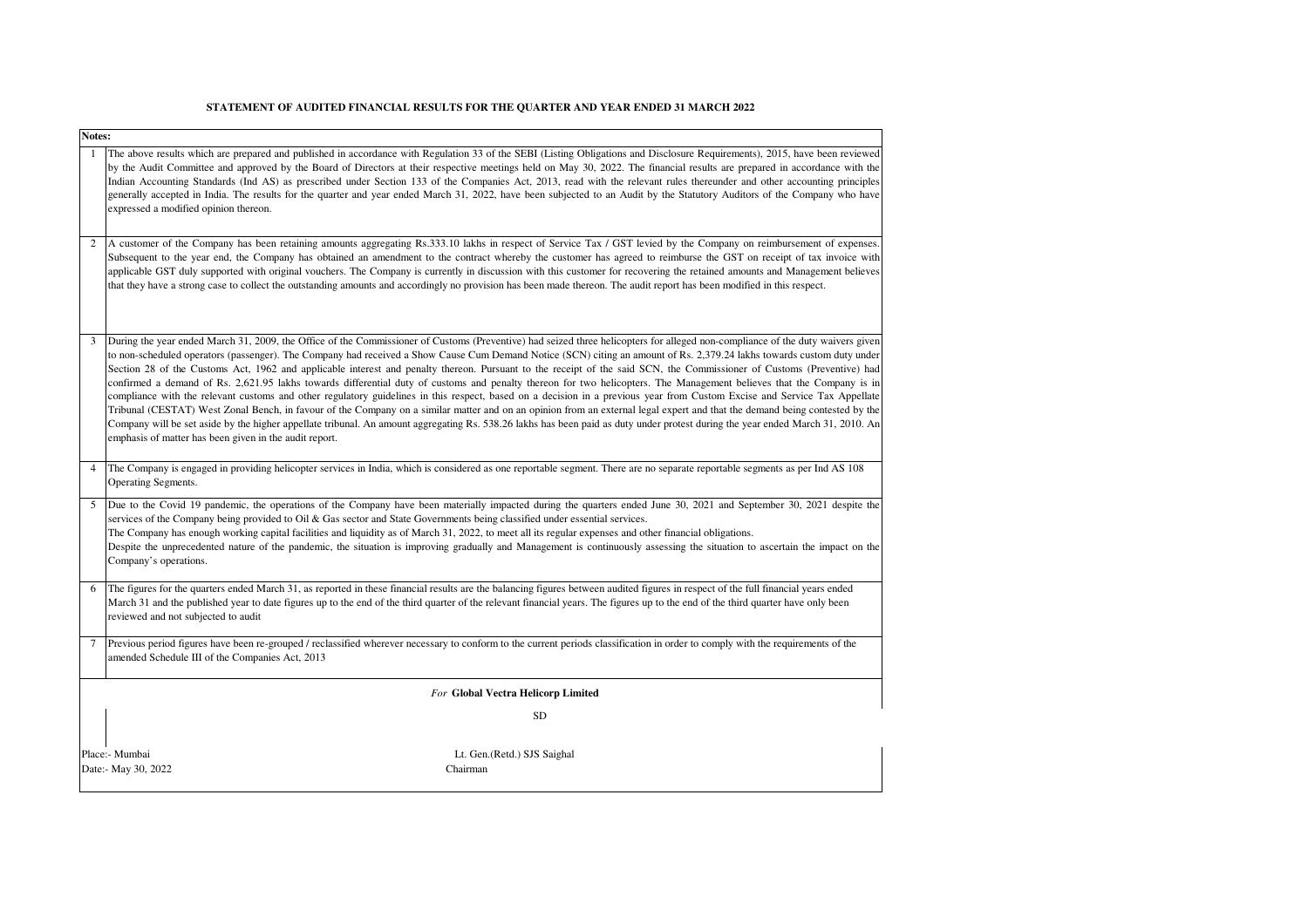# **Global Vectra Helicorp Ltd**

# **Statement of cash flows for the period ended 31 March 2022**

*(All amounts are in lakhs, except share data and as stated)*

| <b>Particulars</b>                                                                  | As at                  | As at           |
|-------------------------------------------------------------------------------------|------------------------|-----------------|
|                                                                                     | <b>31st March 2022</b> | 31st March 2021 |
| <b>Cash flow from operating activities</b>                                          |                        |                 |
| Profit/(loss) before tax                                                            | (767.25)               | (4,548.16)      |
| Profit before tax                                                                   | (767.25)               | (4,548.16)      |
| Adjustments to reconcile profit before tax to net cash used in operating activities |                        |                 |
| Provision for doubtful debts and advances                                           | 230.43                 | 91.71           |
| Bad debts written off                                                               | 29.58                  | 0.08            |
| Advances written off                                                                | 99.63                  |                 |
| Credit balances written back                                                        | (820.69)               | (938.76)        |
| Advances written back                                                               | (193.29)               |                 |
| Depreciation and amortization                                                       | 7,836.41               | 8,303.56        |
| (Gain)/loss on sale of property, plant and equipment                                | (1,793.08)             | 658.03          |
| (Gain)/loss on De-Recognition of ROU Asset                                          | (354.38)               | (1,028.90)      |
| Interest cost                                                                       | 1,430.27               | 1,645.25        |
| Fair value losses/(gain) on embedded derivative not designated as hedges            | (108.34)               | 241.20          |
| Unrealised exchange (gain) / loss (net)                                             | (295.26)               | (3,266.91)      |
| Interest income -Banks & Others                                                     | (631.19)               | (558.82)        |
|                                                                                     | 4,662.84               | 598.28          |
| Working capital adjustments                                                         |                        |                 |
| Increase/ (Decrease) in current liabilities                                         | 391.51                 | 74.20           |
| Increase/ (Decrease) in current financial liabilities                               | (199.55)               | (652.32)        |
| Increase/ (Decrease) in trade payables                                              | (26.19)                | 59.79           |
| (Increase)/ Decrease in trade receivables                                           | 1,508.64               | 547.65          |
| (Increase)/ Decrease in inventories                                                 | (57.64)                | 142.22          |
| (Increase)/ Decrease in non-current financial assets                                | 48.19                  | 30.78           |
| (Increase)/ Decrease in non current assets                                          | 80.23                  | (50.47)         |
| (Increase)/ Decrease in current financial assets                                    | (128.33)               | (413.40)        |
| (Increase)/ Decrease in current assets                                              | (634.39)               | 867.91          |
| Increase/ (Decrease) in Provisions                                                  | (9.11)                 | 77.48           |
|                                                                                     | 5,636.20               | 1,282.12        |
| Income Tax refund/(paid)                                                            | 323.20                 | (242.34)        |
| Net cash flows from operating activities                                            | 5,959.40               | 1,039.77        |
| <b>Cash flow from investing activities</b>                                          |                        |                 |
| Purchase of property, plant and equipment                                           | (2,287.20)             | (645.51)        |
| Purchase of right of use assets                                                     | (593.05)               | (466.87)        |
| Proceeds from sale of property, plant and equipment                                 | 3,985.30               | 1,404.78        |
| Receipt from finance lease receivables                                              | 4,479.46               | 3,846.78        |
| Investment in Deposits                                                              | (1,237.97)             | (468.61)        |
| Interest received                                                                   | 42.91                  | 335.47          |
| <b>Encashment of Deposits</b>                                                       | 1,069.95               | 1,893.66        |
| Net cash flows from investing activities                                            | 5,459.40               | 5,899.69        |
| Cash flow from financing activities                                                 |                        |                 |
| (Decrease) / increase in short term borrowings                                      | 45.25                  | 31.28           |
| Repayment of long term borrowings                                                   | (609.39)               | (748.63)        |
| Receipt of long term borrowings                                                     | 19.62                  |                 |
| Payment of lease liabilities                                                        | (8,578.88)             | (6,047.52)      |
| Interest paid                                                                       | (370.71)               | (442.46)        |
| Net cash flows from financing activities                                            | (9,494.11)             | (7,207.34)      |
| Net increase / (decrease) in cash and cash equivalents                              | 1,924.69               | (267.87)        |
| Cash and cash equivalents at the beginning of the year                              | 75.64                  | 341.22          |
| Effect of exchanges rate changes on cash and cash equivalents                       | 17.09                  | 2.28            |
| Cash and cash equivalents at the end of the year                                    | 2,017.42               | 75.64           |